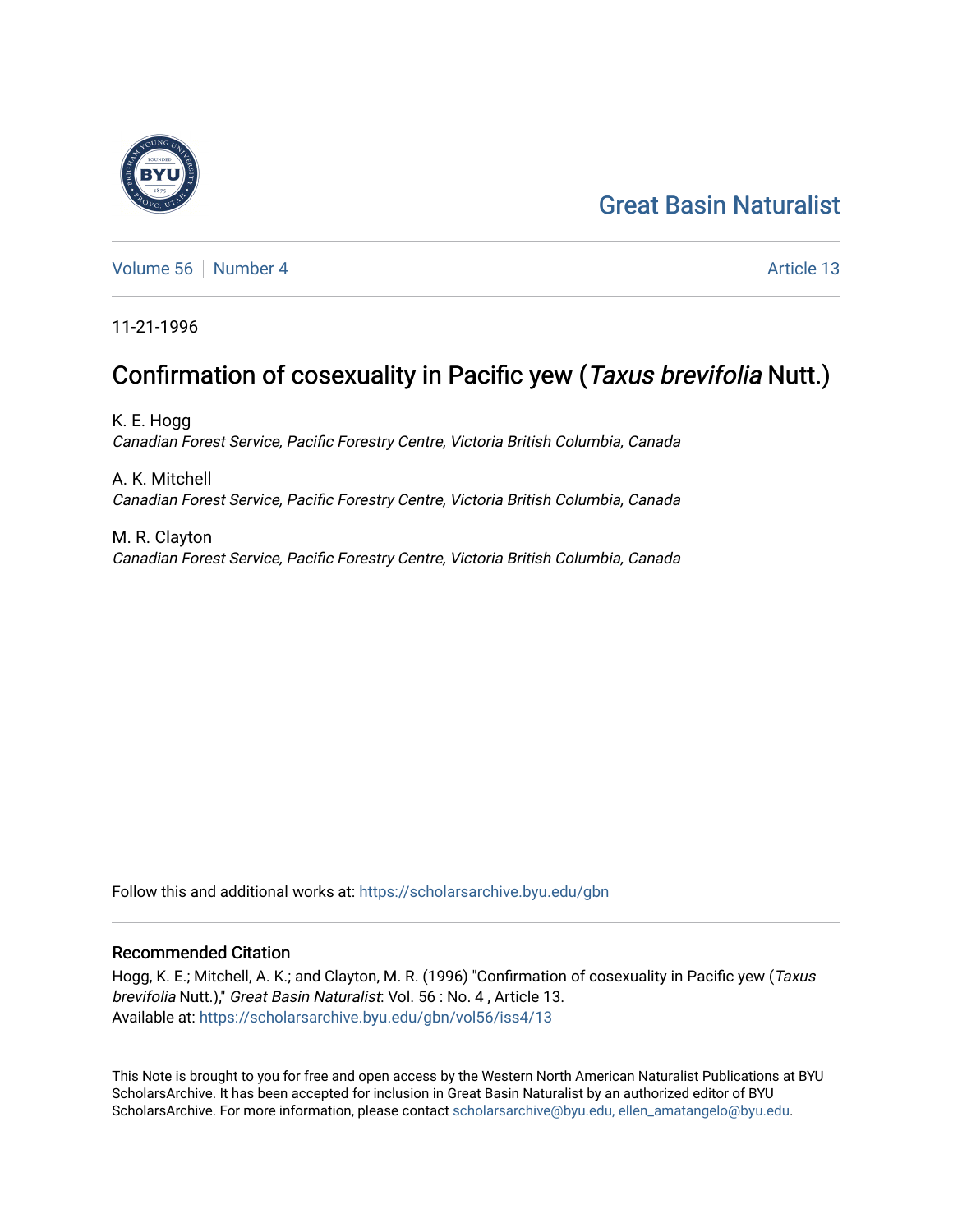Great Basin Naturalist 56(4), © 1996, pp. 377-378

# CONFIRMATION OF COSEXUALITY IN PACIFIC YEW *(TAXUS BREVIFOLIA* NUTI)

K. E. Hogg<sup>1</sup>, A. K. Mitchell<sup>1,2</sup>, and M. R. Clayton<sup>1</sup>

*Key words: Pacific yew,* Taxus brevifolia, *dioecious, cosexuality, British Columbia, pollen, seed.* 

Unlike most evergreen conifers in our forests, which have botb pollen and seed on a single tree, Pacific yew *(Taxus brevifolia Nutt.)* is dioecious, the 2 sexes being segregated on different trees (Rudolf 1974, Taylor and Taylor 1981, Bolsinger and Jaramillo 1990, Hils 1993).

In July 1993 branch samples of *T brevifolia* were taken from an undisturbed stand of coastal Douglas-fir *(PsewJ.ot.suga menziesii)* on southern Vancouver Island (48°26'N. lat.; 123°28'W long.) near Victoria, Britisb Columbia. One of the samples was observed to have both male and female reproductive structures (bud scales partially removed) on a single twig (Fig. 1). Occasionally, male and female structures can occur on the same tree (Taylor and Taylor 1981). In the instances reported (Owens and Simpson 1986, DiFazio 1995), female and male stmctures occurred together only on branches of predominantly male trees. We observed this phenomenon, termed cosexuality (Uoyd 1980), on a single yew tree. On one branch, female and male reproductive structures were observed within a few mm of each other (Fig. 1) on an otherwise male tree. The structures were visu~ ally identical to respective buds from other dioecious trees. In a study by DiFazio (1995), cosexuality was found in 17 of 58 male trees (29.3%). It is not known whether these female buds found on male trees produce viable seed. Reproductive buds of the Pacific yew can be visually differentiated throughout the year (Taylor and Taylor 1981) and are usually located on the underside of the shoot on noncurrent growth. Male buds are small (2-3 *rom),* round, and green, and they generally occur in clusters (Fig. 2). They consist of a number of distinct segments made up of pillowlike structures (microsporangia) in which the pollen mature.

In spring microsporangia burst the bud scales (Fig. 3) and pollen is released. Female buds generally occur singly (Fig. 4) and are erect, oval (2-3 mm), and green. The female bud matures slowly through spring and summer with the ovule (Fig. 5) growing through the bud scales and revealing the micropyle (opening for pollen). Beginning in late July or early August, depending on location, a fleshy red ariI (berry) around the hard-coated seed becomes visible.

## ACKNOWLEDGMENTS

The authors thank L. Kaupp (University of Victoria) for field sampling and L. Manning (Pacific Forestry Centre) for preparation of the photographic plate.

## LITERATURE CITED

- BOLSINGER, C. L., AND K. E. JARAMILLO. 1990. Taxus *brevifolia* Nutt.—Pacific yew. Pages 573–579 *in* R. M. Burns and B. H. Honkala, editors, Silvics of North America: 1. Conifers. Agriculture Handbook 654. United States Department of Agriculture, Forest Service, Washington, DC.
- DIFAZIO, S. P. 1995. The reproductive ecology of Pacific yew *(Thx1IS brevi/alia* Nutt.) under a range of overstory conditions in western Oregon. Unpublished dissertation, Oregon State University, Corvallis. 178 pp.
- HILS, M. H. 1993. *Taxw.* Pages 424-426 *in* Flora of North America Committee. editors, Flora of North America. Volume 2. Pteridophytes and Cymnosperms. Oxford University Press, New York.
- LLOYD, D. C. 1980. Sexual strategies in plants III. A quantitative method for describing the gender of plants. New Zealand Journal of Botany 18: 103-108.
- OwENS, J. N., AND S. SlMPSON. 1986. Pollen from conifers native to British Columbia. Canadian Journal of Forest Research 16: 955-967.
- RUDOLF, P. O. 1974. *Taxus.* Pages *799--802* in Seeds ofwoody plants in the United States. United States Department of Agriculture, Forest Service, Washington, DC.



<sup>&</sup>lt;sup>1</sup>Canadian Forest Service, Pacific Forestry Centre, 506 West Burnside Rd., Victoria, BC V8Z 1M5, Canada. <sup>2</sup>Author to whom all correspondence should be addressed.